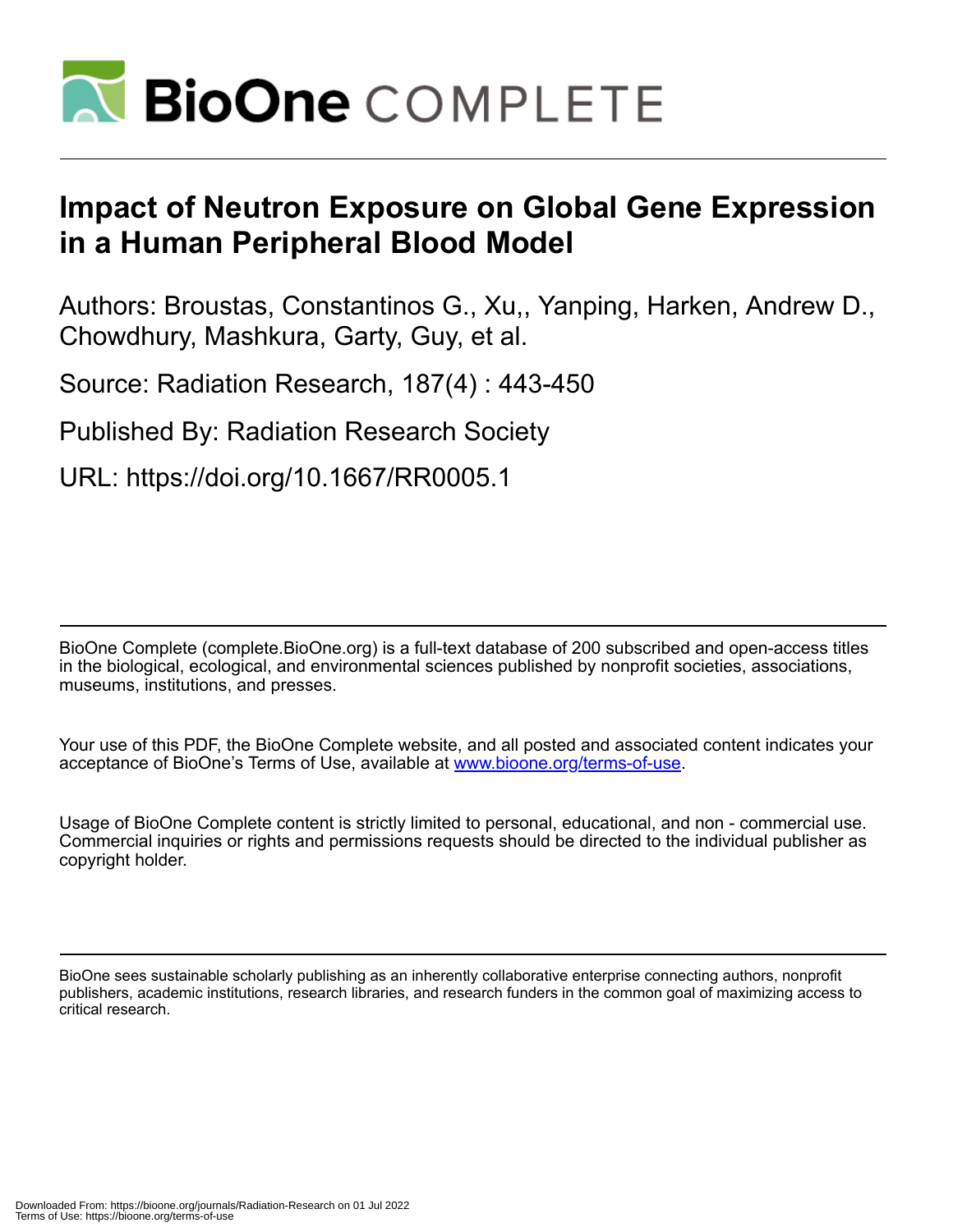# Impact of Neutron Exposure on Global Gene Expression in a Human Peripheral Blood Model

Constantinos G. Broustas,<sup>*a*</sup> Yanping Xu,<sup>*b,*1</sup> Andrew D. Harken,<sup>*b*</sup> Mashkura Chowdhury,<sup>*a*</sup> Guy Garty<sup>*b*</sup> and Sally A. Amundson $a$ ,2

a Center for Radiological Research, Columbia University Medical Center, New York, New York 10032; and b Radiological Research Accelerator Facility, Columbia University, Irvington, New York 10533

Broustas, C. G., Xu, Y., Harken, A. D., Garty, G. and Amundson, S. A. Impact of neutron exposure on global gene expression in a human peripheral blood model. Radiat. Res. 187, 443–450 (2017).

The detonation of an improvised nuclear device would produce prompt radiation consisting of both photons (gamma rays) and neutrons. While much effort in recent years has gone into the development of radiation biodosimetry methods suitable for mass triage, the possible effect of neutrons on the endpoints studied has remained largely uninvestigated. We have used a novel neutron irradiator with an energy spectrum based on that 1–1.5 km from the epicenter of the Hiroshima blast to begin examining the effect of neutrons on global gene expression, and the impact this may have on the development of gene expression signatures for radiation biodosimetry. We have exposed peripheral blood from healthy human donors to 0.1, 0.3, 0.5 or 1 Gy of neutrons ex vivo using our neutron irradiator, and compared the transcriptomic response 24 h later to that resulting from sham exposure or exposure to 0.1, 0.3, 0.5, 1, 2 or 4 Gy of photons (X rays). We identified 125 genes that responded significantly to both radiation qualities as a function of dose, with the magnitude of response to neutrons generally being greater than that seen after X-ray exposure. Gene ontology analysis suggested broad involvement of the p53 signaling pathway and general DNA damage response functions across all doses of both radiation qualities. Regulation of immune response and chromatin-related functions were implicated only following the highest doses of neutrons, suggesting a physiological impact of greater DNA damage. We also identified several genes that seem to respond primarily as a function of dose, with less effect of radiation quality. We confirmed this pattern of response by quantitative real-time RT-PCR for BAX, TNFRSF10B, ITLN2 and AEN and suggest that gene expression may provide a means to differentiate between total dose and a neutron component.  $\circ$  2017 by Radiation Research Society

# INTRODUCTION

In the event of detonation of an improvised nuclear device (IND), very large numbers of people would receive radiation exposures and would need to be assessed for radiological injury. Many approaches are being developed to provide biological dosimetry suitable for radiological triage in such an event, including automation of cytogenetic assays, and newer assays based on gene expression or metabolomics. The majority of such assays have so far only been developed for photon biodosimetry, generally focusing on gamma-ray and X-ray exposures. The radiation from an IND detonation is expected to also have a neutron component, however, with an energy spectrum similar to that produced by the detonation of the gun-type 15 kT device exploded at Hiroshima (1). Current modeling predicts that the neutron contribution of a ground burst IND in an urban environment is likely to be much higher than that from the air burst at Hiroshima, with neutrons expected to contribute around 6–27% of the dose to bone marrow in the 0.75–4 Gy range (2). This emphasizes the potential for significant neutron contribution to radiological injury. As neutrons have a high relative biological effectiveness compared to photons  $(3)$ , it will be important to be able to detect and account for the neutron contribution to total dose to optimize radiological triage and appropriate injury treatment.

In order to study the impact of IND-spectrum neutrons on biodosimetry assays, we have recently developed a broadspectrum neutron irradiator at the Columbia University Radiological Research Accelerator Facility (RARAF) (4, 5). This irradiator is capable of exposing cells, blood and small animals to neutrons with an energy spectrum mirroring that produced at 1–1.5 km from the epicenter in Hiroshima (4, 5). This is a distance where many exposed survivors would be expected in the event of an IND detonation.

We are also developing new approaches to radiation biodosimetry, and we and others have previously shown that differential gene expression is a promising approach (6– 12). The signaling pathways leading from DNA damage to altered gene expression are complex, and can result in

<sup>&</sup>lt;sup>1</sup> Current address: Department of Physics, East Carolina University, Greenville, NC 27858.

<sup>2</sup> Address for correspondence: Center for Radiological Research, Columbia University Medical Center, New York, New York; email: saa2108@cumc.columbia.edu.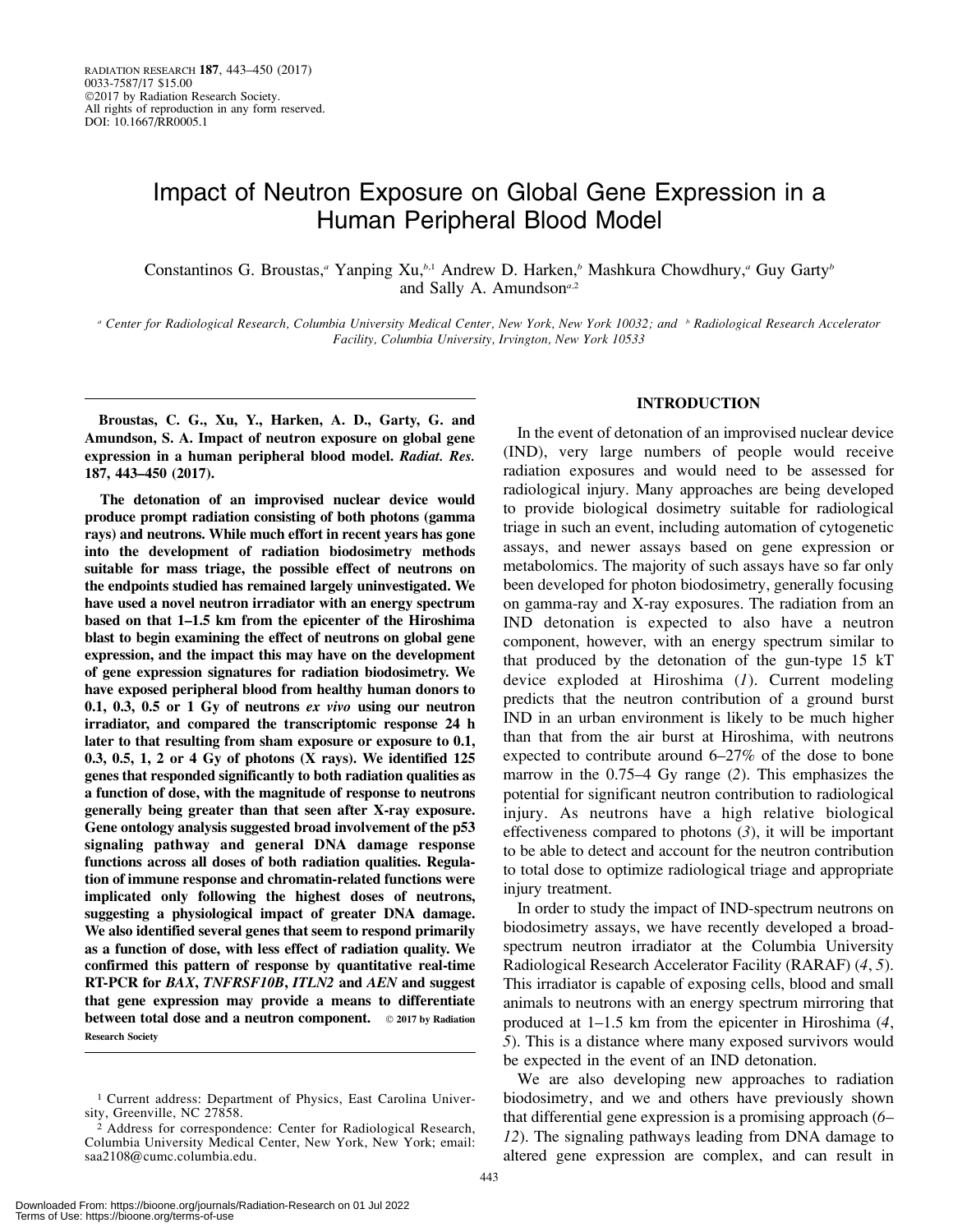different gene expression profiles in response to different characteristics of a radiation exposure. For instance, gene expression profiles also show the potential to discriminate between acute exposures and more protracted low-dose-rate exposures  $(13–16)$ , such as could occur from exposure to fallout after an IND detonation or exposure to radionuclides dispersed by a dirty bomb.

In the present study, we started by investigating the impact of neutrons on gene expression for application to biodosimetry. We have exposed peripheral blood from volunteer human donors  $ex$  vivo to either photons  $(X \text{ rays})$ or IND-spectrum neutrons using the RARAF source, and measured global gene expression 24 h later using wholegenome microarrays. In our initial biodosimetry studies, we found our IND-spectrum neutrons to have a relative biological effectiveness (RBE) of approximately 4 for induction of cytogenetic damage using the *in vitro* cytokinesis-block micronucleus assay (4). Basing our initial gene expression study on this finding, we began by comparing global gene expression 24 h after neutron doses of 0.25, 0.5 or 1 Gy or X-ray doses of 1, 2 or 4 Gy. In subsequent experiments, we added a 0.1 Gy neutron dose and matched X-ray doses from 0.1 to 1 Gy.

While we have found broad similarities in the response to these two radiation qualities at the level of genes modulated and biological processes implicated, there was a generally heightened response to neutrons compared with the same dose of X rays, consistent with the general observation of RBEs  $>1$ . However, we did identify some radiation responsive genes without an apparent RBE effect, suggesting that a gene expression approach combining genes with these different neutron-response patterns may provide a means of distinguishing high-LET exposure from total radiation dose.

# METHODS

# Blood Culture and Irradiation

All experiments involving human subjects were approved by the Columbia University Medical Center Institutional Review Board IRB no. 4 under protocol no. IRB-AAAF2671, and were conducted according to the principles expressed in the Declaration of Helsinki. Blood was collected from healthy volunteer donors (a total of 6 males and 6 females) into tubes containing sodium citrate. Neutron exposures used an accelerator-based irradiator that produces a neutron energy spectrum modeled on the Hiroshima spectrum 1– 1.5 km from the epicenter and similar to that expected from an improvised nuclear device (4). Four irradiation runs were performed, each with blood from three different donors. The first two runs used neutron doses of 0.25, 0.5 or 1 Gy and X-ray doses of 1, 2, or 4 Gy plus a sham-exposed control. The last two runs used doses of 0.1, 0.3, 0.5 or 1 Gy of either neutrons X-rays, plus a sham-exposed control.

For neutron irradiations, 6–18 blood samples were placed in adjacent positions on an eighteen position Ferris wheel rotating around the particle beam at an angle of  $60^{\circ}$  and a distance of 17.5 cm from the beam's impingement on a beryllium target. Blood tubes were placed in holders designed to provide isotropic exposures as the wheel rotates around the target at about half a revolution per minute. The tubes were

turned end-to-end half-way through the exposure, to ensure an equal dose to the whole sample. When there were empty positions on the wheel, two tubes containing water blanks were placed at either end of the string of blood to ensure a uniform scatter dose. A total beam current of 18  $\mu$ A was used, resulting in a neutron dose rate of 1.55 Gy/ h with an additional 0.33 Gy/h (21%) from to gamma rays. The dose rate was adjusted to deliver the 0.5 Gy dose in 10 rotations (20 min). Further details of the neutron spectrum  $(5)$  and dosimetry  $(4)$  have been published elsewhere.

X-ray irradiations were performed using a Westinghouse Coronado orthovoltage X-ray machine running at 250 kVp and 15 mA with 0.5 mm copper  $+1$  mm aluminum filtration. X rays were delivered at a dose rate of 1.23 Gy/min, as determined using a Victoreen model 570 condenser R meter with a 250r chamber.

After irradiation, the blood samples were mixed with an equal volume of RPMI 1640 medium supplemented with 10% heat inactivated fetal bovine serum plus  $100 \text{ U/ml}$  penicillin and  $100 \text{ µg/}$ ml streptomycin, and incubated in a humidified  $37^{\circ}$ C incubator with 5%  $CO<sub>2</sub>$  for 24 h before RNA isolation.

# Microarray Analysis

RNA was isolated using the PerfectPure RNA Kit (5 Prime Inc., Gaithersburg, MD), and globin transcript reduction was performed using GLOBINclear-Human Kit (Life Technologies, Grand Island, NY). RNA was quantified using the NanoDrop ND1000 (Thermo-Fisher, Waltham, MA) and RNA integrity was monitored with the 2100 Bioanalyzer (Agilent Technologies, Santa Clara, CA). For hybridization, 100 ng RNA from each sample was converted to cyanine-3 labeled cRNA using the One-Color Low Input Quick Amp Labeling Kit (Agilent Technologies), fragmented, hybridized to Agilent Whole Human Genome Microarrays v 2, 4×44K (G4112F) and washed as previously described elsewhere  $(15)$ . The microarrays were scanned using the Agilent DNA Microarray Scanner (G2505B) and Agilent Feature Extraction Software (v 10.7) was used with default parameters for data extraction. The microarray data are available from the Gene Expression Omnibus  $(17)$  using accession number GSE90909.

Processed signal intensities were imported into BRB-ArayTools (v 4.3.2) (18), log2-transformed, median normalized and then filtered for significant expression and variation as described elsewhere  $(15)$ . BRB-ArrayTools class comparison analysis was used to identify differentially expressed genes with  $P < 0.001$  using an F test (for comparisons of multiple groups) or random-variance  $t$  test (for comparisons of one dose vs. control). Benjamini and Hochberg false discovery rates were also calculated for each gene to allow controlling for false positives. Prism (GraphPad Software, San Diego, CA) was used for curve fitting and linearity testing for RBE comparisons.

#### Gene Ontology and Network Analyses

For each dose, the list of differentially expressed genes was analyzed using the functional annotation tool of the Database for Annotation Visualization and Integrated Discovery (DAVID; v 6.7). Gene ontology terms and biological functions with a Benjaminicorrected  $P$  value <0.05 were considered significantly overrepresented within a gene list.

The lists of differentially expressed genes from each dose and their fold-change values were also imported into Ingenuity<sup>®</sup> Pathways Analysis (IPA) (http://www.ingenuity.com). The Ingenuity Upstream Regulator Analysis tool was used to predict potential upstream regulators that may be either activated or inhibited after irradiation based on the gene expression profile observed for each Xray and neutron dose. Regulators with a z-score  $\geq$  were considered to have a significant prediction of activation, and those with a z-score  $\leq$  2 to have a significant prediction of inhibition in response to radiation.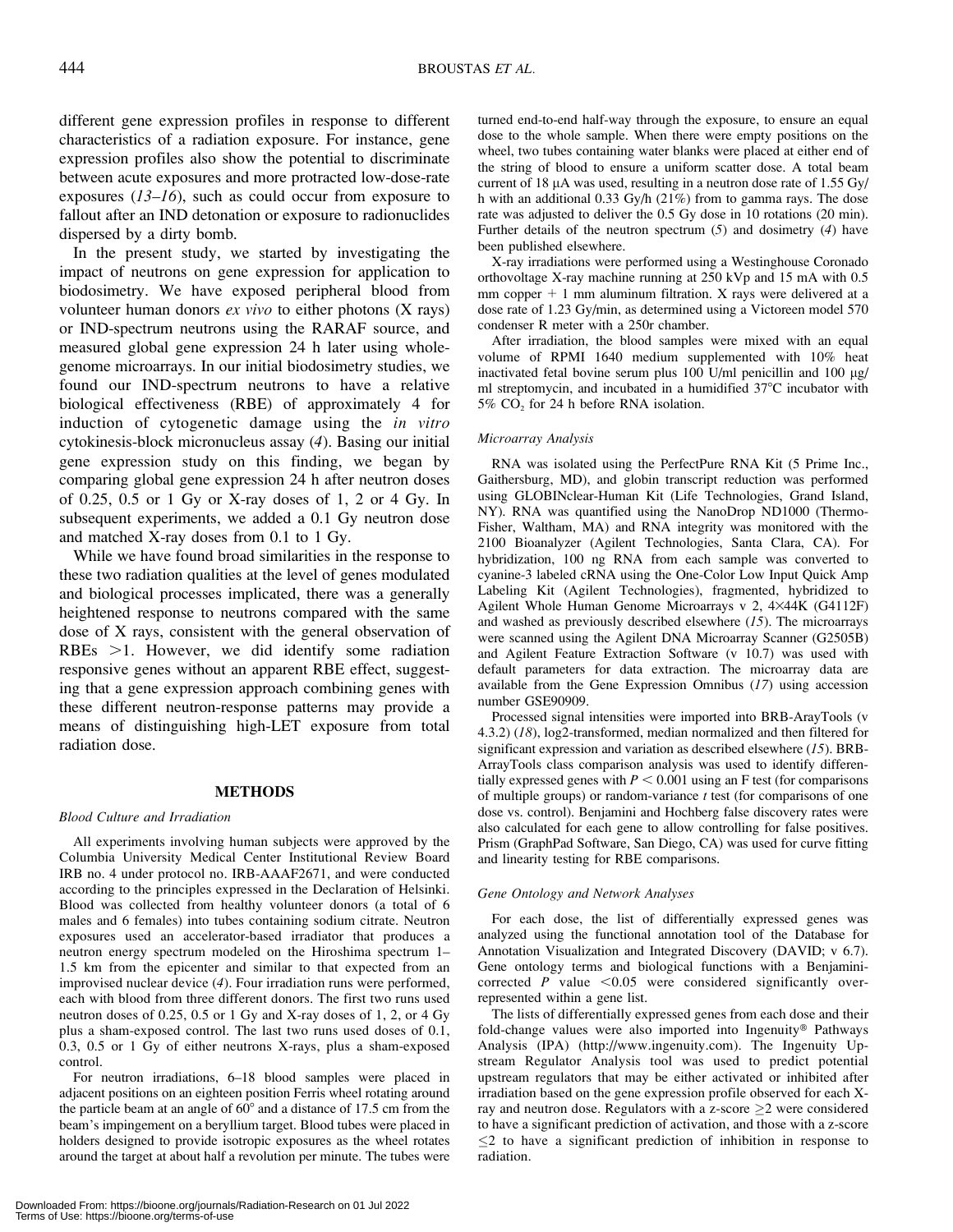

FIG. 1. Comparison of the fold-change in gene expression relative to controls after irradiation of blood to equal doses of X rays and neutrons. Points are plotted individually for each dose (pink, 0.1 Gy; purple, 0.3 Gy; blue, 0.5 Gy; green, 1 Gy) for each of the 125 genes that were significantly differentially expressed after both photon and neutron exposure. The dashed line indicates an identical response to both qualities of radiation ( $RBE = 1$ ) and the solid line is a linear fit to all data points (slope  $= 1.8$ ).

#### Quantitative Real-Time RT-PCR

cDNA was prepared using the High-Capacity cDNA Archive Kit (Life Technologies), and real-time quantitative RT-PCR (qRT-PCR) was performed for selected genes using Taqman chemistry and the ABI 7900 Real Time PCR System as described previously (15). Assays were purchased from Thermo Fisher for the following genes: BAX (Hs00180269\_m1), TNFRSF10B (Hs00366278\_m1), ITLN2 (Hs00365614\_m1), AEN (Hs00901422\_m1), VWCE (Hs00328069\_m1), FDXR (Hs00244586\_m1), PHLDA3 (Hs00385313\_m1), EDA2R (Hs00939736\_m1) and ACTB (Hs99999903 m1). The  $\Delta \Delta C_T$  method was used to calculate expression relative to controls as described previously (19), using normalization to *ACTB* expression.

# **RESULTS**

# Microarray Analysis

Global gene expression levels were measured in ex vivo irradiated donor blood samples 24 h after exposure to photons (X rays), or to IND-spectrum neutrons using Agilent whole-genome microarrays and a one-color workflow. Class comparison in BRB-ArrayTools was first used to identify genes significantly differentially expressed ( $P <$  $0.001$  and FDR $\leq 5\%$ ) as a function of dose of neutrons  $(0.1-1 \text{ Gy})$  or X rays  $(0.1-4 \text{ Gy})$ , yielding 201 neutron responsive genes and 325 X-ray responsive genes, with 125 genes responding to both (Supplementary Table S1; http:// dx.doi.org/10.1667/RR0004CC.1.S1). Comparison of induced expression levels relative to controls for these 125 genes showed a trend of greater response to neutrons than to the same dose of X rays (Fig. 1). Class comparison was also

| <b>TABLE 1</b>                                            |
|-----------------------------------------------------------|
| <b>Number of Features Differentially Expressed</b>        |
| $(P < 0.001)$ at Each Radiation Dose Relative to Controls |

| Dose $(Gy)$      | X ray |      | Neutron |           |
|------------------|-------|------|---------|-----------|
|                  | Up    | Down | Up      | Down      |
| 0.1              | 14    |      | 44      |           |
| 0.3 <sup>a</sup> | 33    |      | 87      | 37        |
| 0.5              | 49    |      | 228     | 187       |
| 1                | 152   | 87   | 317     | 301       |
| 2                | 149   | 96   | $NA^b$  | <b>NA</b> |
| $\overline{4}$   | 149   | 58   | NA      | NA        |

Data from 0.25–0.3 Gy neutron exposures were analyzed together.  $<sup>b</sup>$  Not applicable, dose not used.</sup>

used to identify significantly differentially expressed genes for each dose of neutrons or X rays individually (Supplementary Table S1). These results are summarized in Table 1.

# Gene Ontology Analysis

The Functional Annotation Tool of DAVID (20, 21) was used to find gene ontology (GO) terms significantly overrepresented among the differentially expressed genes at each dose of X rays or neutrons (Fig. 2 and Supplementary Table S2; http://dx.doi.org/10.1667/RR0004CC.1.S2). In all, 112 GO terms were identified as significant (Benjaminicorrected P value  $\leq 0.05$ , with those related to TP53 signaling and general DNA damage response showing the broadest representation across all tested doses of both radiation qualities, with the exception of 0.1 Gy X rays, for which no significant GO terms were found. Forty-six of the GO terms were only over-represented among genes significantly differentially expressed after the highest dose of neutrons tested (1 Gy) and these represented mainly immune response and chromatin-related functions.

# Upstream Network Analysis

Upstream Regulator Analysis was performed in Ingenuity Pathways Analysis (IPA) to identify potential regulators of the gene expression patterns seen after different doses of X rays or neutrons (Fig. 3). No upstream regulators were predicted to be significantly activated ( $z \ge 2$ ) or suppressed  $(z \le -2)$  after 0.1 Gy X rays, but all other doses yielded predictions of activity changes in multiple upstream regulators. TP53 showed the strongest prediction of activation across all doses, with the exception of the 0.1 Gy X-ray dose. SLC29A1, TP73 and TP63, were also broadly predicted to be activated, while AURKB scored the broadest prediction of suppression across the study.

# Relative Biological Effectiveness of IND-Spectrum Neutrons

We used the microarray data from the 125 features that responded significantly to dose after both X rays and neutrons (Fig. 1), to examine the neutron RBE for gene expression. In this context, we define RBE as the ratio of X-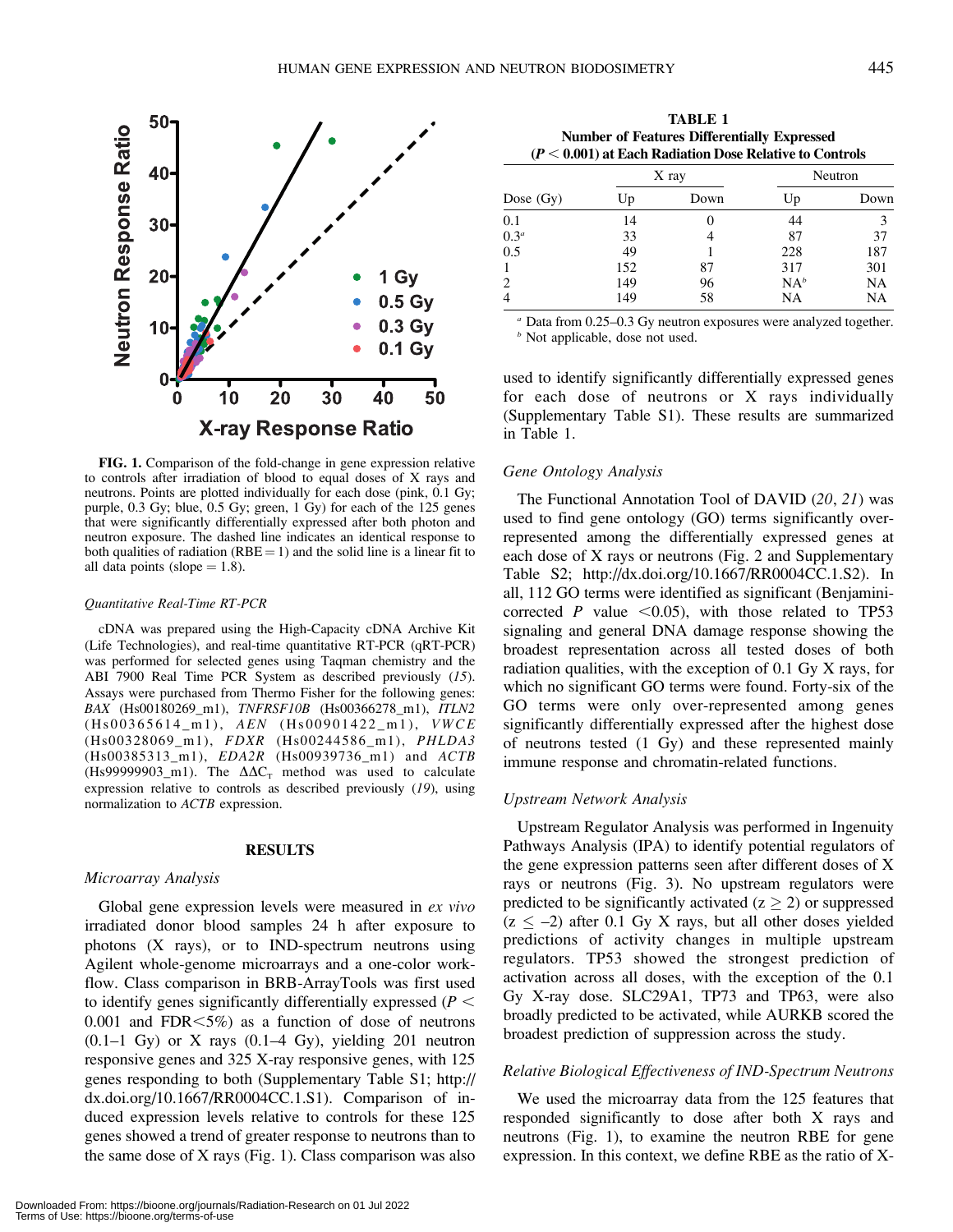

FIG. 2. Gene ontology analysis of differentially expressed genes by dose. GO terms broadly represented across doses after both photon and neutron irradiations (panel A) were dominated by TP53 signaling and apoptosis functions. Similar functions were also seen among GO terms significant only at lower doses of both radiation qualities (panel B). Terms significant only at higher doses of both radiations (panel C) included NK-cell mediated immunity and glycoproteins. Categories that were only seen as significant after X-ray irradiation (panel D) included additional cell death and apoptosis and DNA repair functions, while those significant only after higher X-ray doses (panel E) included TNF and cell membrane functions, as well as additional apoptotic functions. GO terms that appeared as significant only after neutron exposure (panel F) were related to histones and the nucleosome. An additional 46 GO terms were enriched only among genes differentially expressed after 1 Gy neutrons (see Supplementary Table S2; http://dx.doi.org/10.1667/RR0004CC.1.S2), representing mainly immune-related and additional chromatin functions. The colors represent Benjamini-corrected P values as indicated in the color key; NS= not significant (corrected  $P > 0.05$ ). The columns represent, from left to right, doses of 0.1, 0.3, 0.5, 1, 2 and 4 Gy of X rays, and 0.1, 0.3, 0.5 and 1 Gy of neutrons. A fully-annotated version is available in Supplementary Table 2.

ray dose compared to neutron dose required to produce the equivalent fold-change in gene expression (22). None of the dose-response curves departed significantly from linearity  $(P > 0.05)$ , so we used a linear equation to fit the neutron dose response for each gene feature as measured by microarray. The calculated RBE varied both by gene and by dose, with most genes showing  $RBE > 1$  for neutrons



FIG. 3. Potential upstream regulators of differentially expressed genes by dose predicted using Ingenuity Upstream Regulator Analysis in IPA. Potential regulators significant  $(|z|>2)$  at two or more doses are shown. The columns represent, from left to right, doses of 0.1, 0.3, 0.5, 1, 2 and 4 Gy of X rays, and 0.1, 0.3, 0.5 and 1 Gy neutrons. The colors represent positive (red, indicating activation of regulator) and negative (green, indicating suppression of regulator activity) z scores as indicated in the color key. Note that z scores with absolute value between 1.5 and 2 have also been colored to illustrate potential activity trends.

across the dose range. Some genes, however, appeared to have a RBE close to 1 at all doses. To verify these two general patterns, we used real-time quantitative RT-PCR (c) to measure the expression of several genes in the matched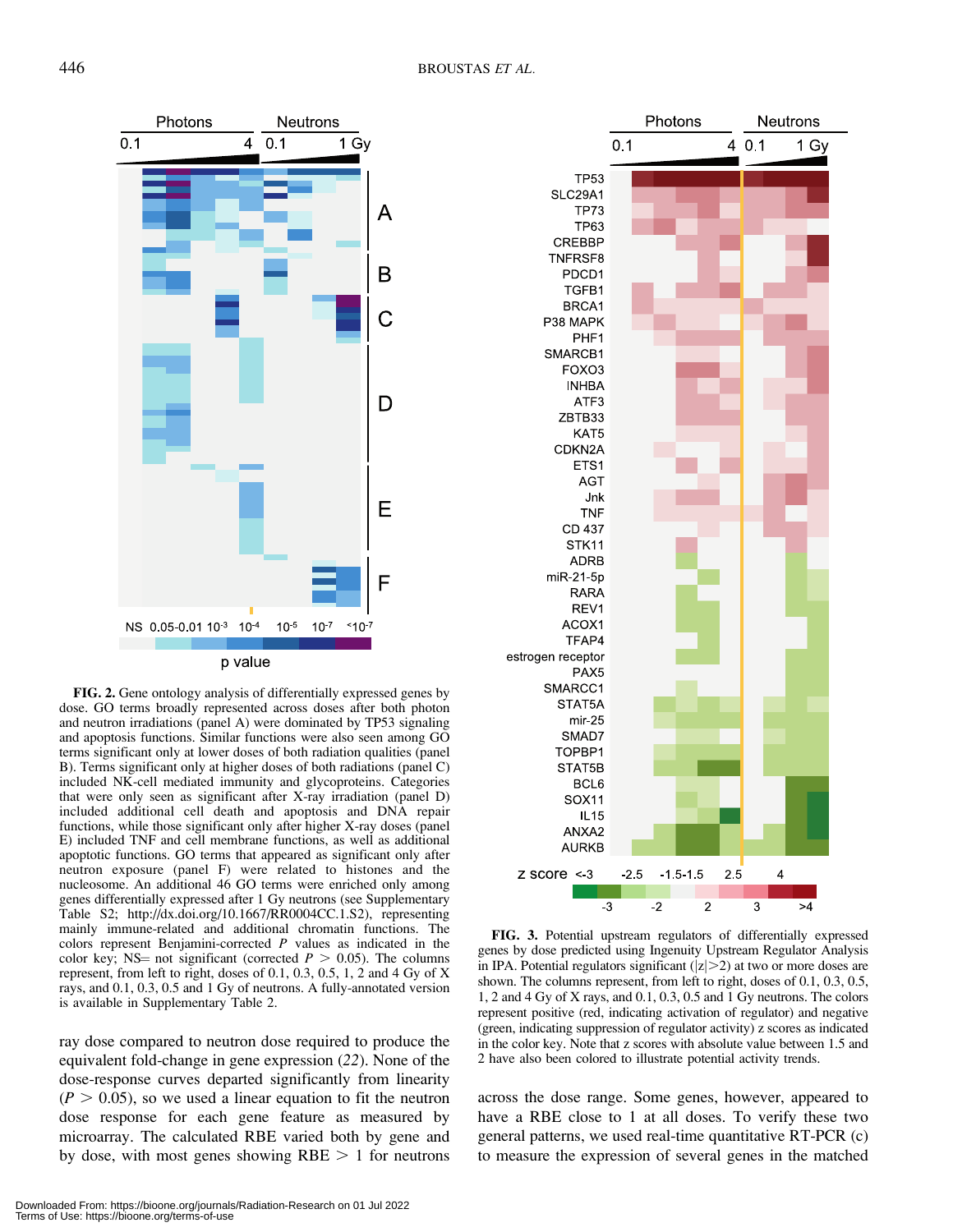

FIG. 4. Real-time quantitative RT-PCR of genes showing different RBE relationships by microarray analysis. Panel A: BAX, TNFRSF10B, ITLN2 and AEN had an RBE close to 1 across the dose range tested for neutron exposure (solid symbols and lines) compared to X-ray exposure (open symbols and dotted lines). Panel B: VWCE, FDXR, PHLDA3 and EDA2R showed a greater effect after neutron exposure (solid symbols and lines) in comparison to X-ray exposure (open symbols and dotted lines). Points are the mean of measurements in 5 different donors (4 for ITLN2) and error bars are SEM. The dashed lines indicate the level in sham controls.

dose samples (0.1, 0.3, 0.5 and 1 Gy). BAX, TNFRSF10B, ITLN2 and AEN were selected to represent genes with RBE  $\approx$  1 and VWCE, FDXR, PHLDA3 and EDA2R were selected to represent those with  $RBE > 1$ . The dose-response patterns (Fig. 4) agreed well with those based on microarray measurements, and suggested that while most genes appear to respond more robustly to IND-spectrum neutrons than to X rays, some respond only as a function of dose, at least at doses of 1 Gy or less. Calculating RBEs for these genes using the qRT-PCR data produced values around 1 as predicted for BAX, TNFRSF10B, ITLN2 and AEN and higher values for VWCE, FDXR and PHLDA3, with intermediate values for EDA2R (Table 2).

TABLE 2 IND-Spectrum Neutron RBE Values Calculated from qRT-PCR Data

| YNT'I UN DAIA      |           |                    |      |  |  |  |  |
|--------------------|-----------|--------------------|------|--|--|--|--|
| $0.1\;\mathrm{Gy}$ | $0.3\ Gy$ | $0.5\;\mathrm{Gy}$ | 1 Gy |  |  |  |  |
| 0.4                | 0.7       | 0.9                | 1.3  |  |  |  |  |
| 0.4                | 0.9       | 0.9                | 1.1  |  |  |  |  |
| 1.1                | 1.4       | 1.0                | 1.3  |  |  |  |  |
| 0.7                | 0.9       | 0.9                | 1.4  |  |  |  |  |
| 3.2                | 3.9       | 3.7                | 3.6  |  |  |  |  |
| 1.3                | 1.9       | 1.6                | 2.2  |  |  |  |  |
| 2.1                | 2.1       | 2.0                | 3.1  |  |  |  |  |
| 1.0                | 1.3       | 1.2                | 2.0  |  |  |  |  |
|                    |           |                    |      |  |  |  |  |

# DISCUSSION

In this study, we have examined the novel transcriptomic response in human peripheral blood to neutrons with an energy spectrum that would be expected at a survivable distance from an IND. Unsurprisingly, many of the same genes respond to both X rays and neutrons, with a generally greater fold-change observed in response to neutrons compared with the same dose of X rays. Overall, we observed significant changes in expression of more genes after neutron exposure compared with X-ray exposure. However, this does not necessarily represent unique gene expression responses to neutron irradiation. Some of these genes may respond at times that were not captured in this experiment, or may require higher doses of X rays. The more profound biological damage inflicted on cells by neutrons could contribute to such differences in timing and dose-response relationships.

Gene ontology analysis of the significantly differentially expressed genes at each dose and radiation quality revealed changing patterns of biological response at increasing doses. Gene ontology analysis can provide insight into the biological ramifications of the transcriptomic responses to different exposures, by revealing the biological processes and pathways that are disproportionately represented among the responding genes. As in many radiation-response studies, we found that functions related to p53 pathway signaling and apoptosis were broadly over-represented across the doses tested for both X rays and neutrons. Many of these functions appeared to be significant either only at lower doses (Fig. 2B) or only after X-ray exposure (Fig. 2D and E). This does not mean that genes in these pathways and biological functions were not differentially expressed after the higher doses, however, but is likely to be a reflection of the way significance is calculated. As larger numbers of genes are differentially expressed at higher doses, particularly for neutrons (Table 1), the number of responding genes that participate in specific sub-processes no longer represents a significantly disproportionate percentage of the total number of responding genes.

Additional biological processes were implicated in the transcriptional response to the higher doses of neutrons, suggesting a damage threshold for their response that was exceeded by a 1 Gy dose of neutrons but not by a 4 Gy dose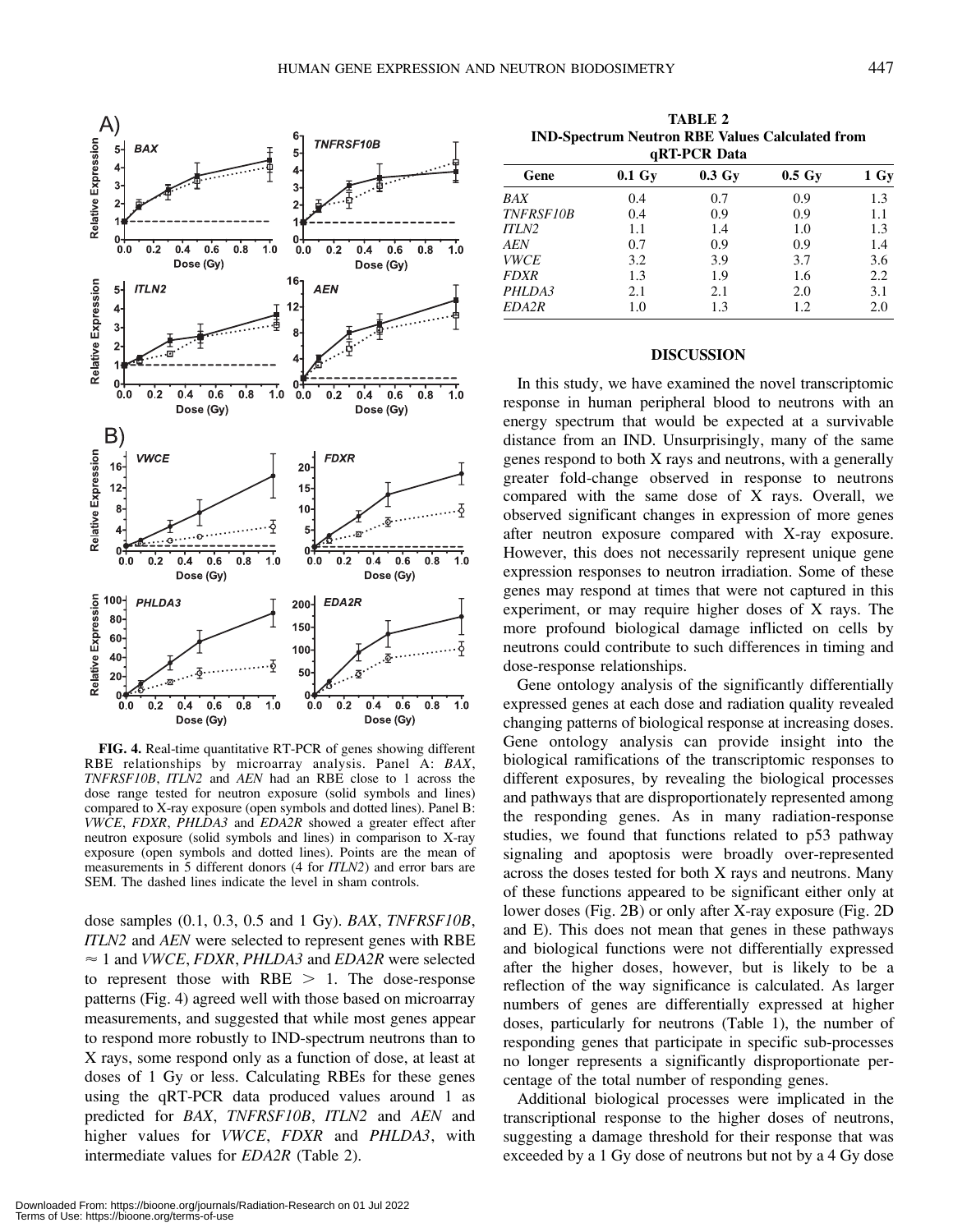of X rays and reflecting the larger number of genes involved in the neutron response. These processes were almost exclusively involved in either chromatin function or immune response.

Interestingly, immune and inflammatory response genes represent a major component of the human radiationresponse in vivo, but are infrequently seen to be responsive in radiation studies using ex vivo models (7, 9, 19). The significant involvement of immune functions in the transcriptional response to 1 Gy neutron ex vivo irradiation may suggest a higher damage threshold for the response of these genes in blood exposed in culture, rather than an absolute dependence on signaling from damaged non-blood tissues to elicit a response. In this case, the response of genes in these pathways may show a heightened sensitivity in vivo to lower doses of neutrons, implying the possibility that neutrons may have a disproportionately large impact on immune function and inflammatory response in comparison to photon exposure.

Altered expression of histone genes and other genes involved with chromatin structure and function has also been reported in response to radiation exposure, including experiments using high-LET radiation (23). Similar to the pattern seen for immune responses, ''chromatin packaging and remodeling'' was found to be a significantly overrepresented biological process among genes responding in patients who were undergoing 3.75 Gy total-body irradiation, but not in ex vivo irradiated human blood (9).

In contrast to the results of our gene ontology analysis, the pattern of IPA-predicted upstream regulatory factors was very similar for X rays and neutrons (Fig. 3). Consistent with the finding that activation of p53 pathway signaling dominated the gene ontology results, TP53 was also the upstream regulatory factor most strongly predicted to be activated by both X rays and neutrons. The predominance of p53 activation is a long-standing theme in the study of gene expression responses to ionizing radiation, in cell lines (24, 25), in animals  $(13, 26)$  and in human blood exposed *ex vivo*  $(8, 27, 28)$  or *in vivo*  $(9, 29)$ . Other regulatory factors predicted by our IPA analysis to be upstream of the observed gene expression changes are also known mediators of radiation response. This includes regulatory factors predicted to be activated, such as TGFB1 (30), BRCA1  $(31)$ , ATF3  $(32)$ , p38 MAPK, JNK and TNF  $(33)$ , as well as factors predicted to be suppressed, such as STAT5B (34) and AURKB (35).

Initially in this study, we compared global gene expression at 24 h after sham exposure, 0.25, 0.5 or 1 Gy neutron doses vs. 24 h after 1, 2 or 4 Gy X-ray does. This experiment structure was based on our earlier finding of an RBE of around 4 for the induction of cytogenetic damage using the same neutron source  $(4)$ . We subsequently extended the dose range of our experiment, to include a 0.1 Gy neutron dose and the lower X-ray doses. As neutrons would only make up a small percentage of the total dose received, for biodosimetry purposes the relative response of gene expression to low-dose neutron exposure would be more important to understand than the response to doses greater than 1 Gy. Although we found that neutrons did produce generally larger changes from control gene expression levels than those seen after the same X-ray dose, the extent of the enhanced response to neutrons varied both by dose and by gene. When we plotted the neutron response ratio vs. the X-ray response ratio at the same dose for all significantly dose-responsive genes (Fig. 1), a line fitted to all points had a slope of 1.8, suggesting an overall RBE for gene expression closer to 2 than to 4.

Of all the genes for which we validated expression using qRT-PCR, PHLDA3 and VWCE showed the most consistently elevated RBE at all doses examined up to 1 Gy (Table 2), a little over 2 for PHLDA3 and a little over 3 for VWCE. Within the  $\leq 1$  Gy dose range, we also confirmed the apparent lack of RBE for several other genes: BAX, TNFRSF10B, ITLN2 and AEN. This finding was consistent with the predicted RBEs calculated from the microarray data within this low-dose range. It should be noted that using the microarray data for X-ray irradiation up to 4 Gy, even these genes showed RBE values greater than 1 at the higher doses (see the ''Common'' tab in Supplementary Table S1; http://dx.doi.org/10.1667/RR0005CC.1.S1).

Among the RBE values calculated from the microarray data we generally found higher RBEs at the higher doses (Supplementary Table S1; http://dx.doi.org/10.1667/ RR0005CC.1.S1). This is in contrast to the pattern generally seen for cytogenetic endpoints, where the RBE is generally higher at lower doses (4). The pattern of RBE with dose reflects the difference in the shapes of the dose-response curves for gene expression and chromosome aberrations. Dose-response curves for endpoints requiring multiple chromosome breaks, such as translocations or micronucleus formation, tend to be linear with dose for high-LET radiations and linear quadratic for X rays (22). In contrast, gene expression changes are regulated by signal transduction pathways, rather than resulting from direct DNA damage. For most genes, this produces generally lineardose-response curves, with a tendency to flatten at higher doses where signaling saturates. We observed this pattern in many genes in this study for both X-ray and neutron exposures (Fig. 4). In this study, we focused mainly on the lower part of the neutron dose-response curve, as neutron doses in excess of 1 Gy are likely to be less relevant to radiological triage following an IND.

In this study, we examined the global gene expression response of human peripheral blood to neutrons with an energy spectrum relevant to exposures from an IND. The dose-dependent patterns of gene expression in response to different radiation quality may represent a valuable means to estimate both total dose and radiological injury, while also distinguishing the neutron component of an exposure after an IND event. Genes with a neutron RBE close to 1 (such as BAX and AEN) could be useful for establishing overall radiation dose irrespective of radiation quality. The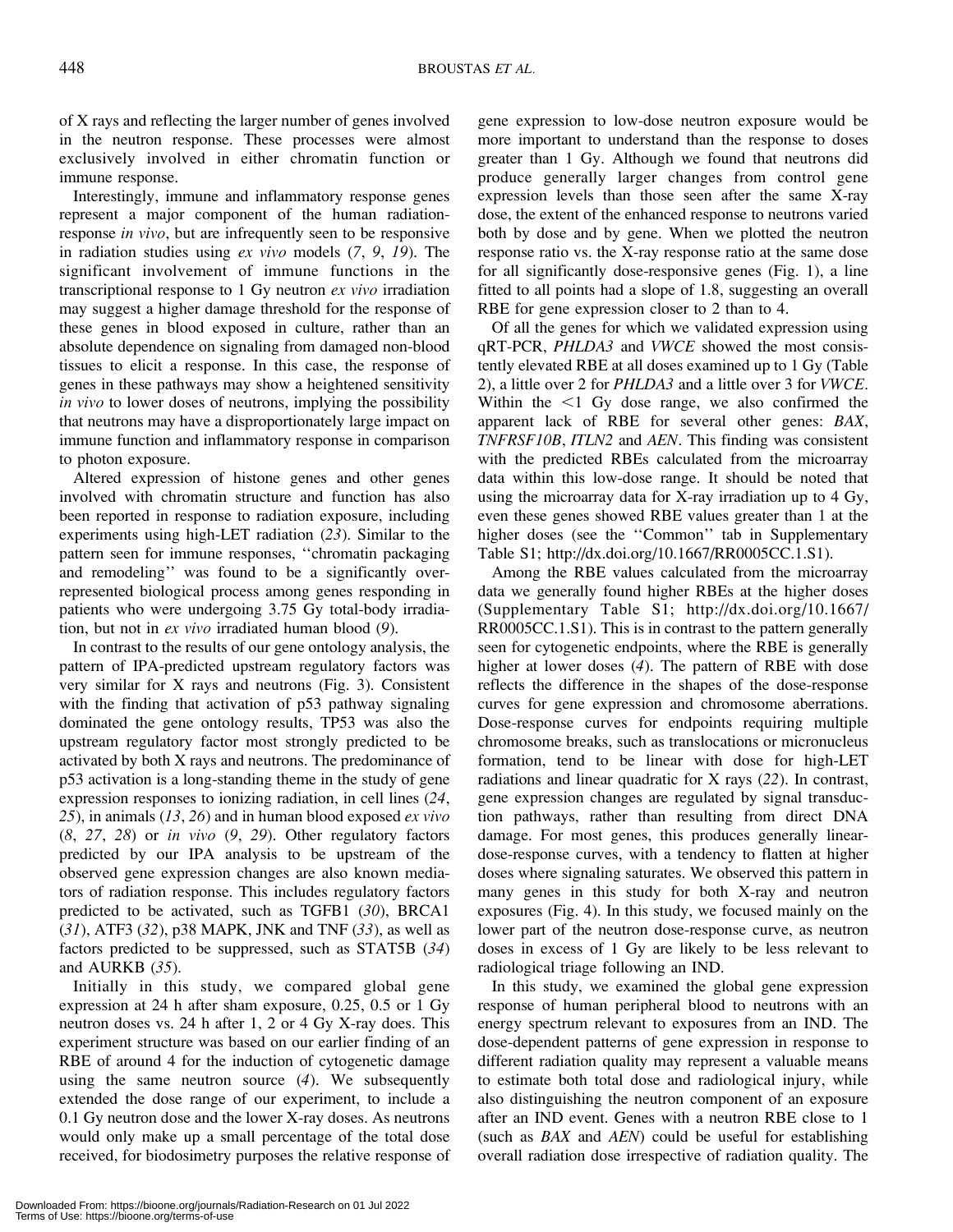inclusion in biodosimetric signatures of genes with a highneutron RBE (such as VWCE and PHLDA3) could be used to distinguish a neutron component, which may indicate greater radiological injury. Discordance between separate dose estimates made using these two groups of genes would provide an indicator that a neutron component was involved in the exposure. Further studies are warranted to establish if gene expression can be used to estimate the percentage of the neutron component in mixed neutron-photon exposures.

#### ACKNOWLEDGMENTS

Analyses were performed using BRB-ArrayTools developed by Dr. Richard Simon and the BRB-ArrayTools Development Team. Irradiations were performed at the RARAF, an NIH supported Research Center through NIBIB grant no. 5P41EB-002033. This work was supported by the Center for High-Throughput Minimally-Invasive Radiation Biodosimetry, National Institute of Allergy and Infectious Diseases grant no. U19AI067773.

Accepted: January 15, 2017; published online: January 31, 2017

# REFERENCES

- 1. Egbert SD, Kerr GD, Cullings HM. DS02 fluence spectra for neutrons and gamma rays at Hiroshima and Nagasaki with fluenceto-kerma coefficients and transmission factors for sample measurements. Radiat Environ Biophys 2007; 46:311–25.
- 2. Kramer K, Li A, Madrigal J, Sanchez B, Millage K. Report DTRA-TR-13-045 (R1): Monte Carlo modeling of the initial radiation emitted by a nuclear device in the national capitol region. Fort Belvoir, VA: Defense Threat Reduction Agency; 2016.
- 3. Pandita TK, Geard CR. Chromosome aberrations in human fibroblasts induced by monoenergetic neutrons. I. Relative biological effectiveness. Radiat Res 1996; 145:730–9.
- 4. Xu Y, Randers-Pehrson G, Turner HC, Marino SA, Geard CR, Brenner DJ, et al. Accelerator-based biological irradiation facility simulating neutron exposure from an improvised nuclear device. Radiat Res 2015; 184:404–10.
- 5. Xu Y, Randers-Pehrson G, Marino SA, Garty G, Harken A, Brenner DJ. Broad energy range neutron spectroscopy using a liquid scintillator and a proportional counter: Application to a neutron spectrum similar to that from an improvised nuclear device. Nucl Instrum Methods Phys Res A 2015; 794:234–9.
- 6. Amundson SA, Bittner M, Meltzer P, Trent J, Fornace AJ Jr. Induction of gene expression as a monitor of exposure to ionizing radiation. Radiat Res 2001; 156:657–61.
- 7. Dressman HK, Muramoto GG, Chao NJ, Meadows S, Marshall D, Ginsburg GS, et al. Gene expression signatures that predict radiation exposure in mice and humans. PLoS Med 2007; 4:e106.
- 8. Paul S, Amundson SA. Development of gene expression signatures for practical radiation biodosimetry. Int J Radiat Oncol Biol Phys 2008; 71:1236–44.
- 9. Paul S, Barker CA, Turner HC, Mclane A, Wolden SL, Amundson SA. Prediction of in vivo radiation dose status in radiotherapy patients using ex vivo and in vivo gene expression signatures. Radiat Res 2011; 175:257–65.
- 10. Badie C, Kabacik S, Balagurunathan Y, Bernard N, Brengues M, Faggioni G, et al. Laboratory intercomparison of gene expression assays. Radiat Res 2013; 180:138–48.
- 11. Tucker JD, Joiner MC, Thomas RA, Grever WE, Bakhmutsky MV, Chinkhota CN, et al. Accurate gene expression-based biodosimetry using a minimal set of human gene transcripts. Int J Radiat Oncol Biol Phys 2014; 88:933–9.
- 12. Lucas J, Dressman HK, Suchindran S, Nakamura M, Chao NJ,

Himburg H, et al. A translatable predictor of human radiation exposure. PLoS One 2014; 9:e107897.

- 13. Paul S, Ghandhi SA, Weber W, Doyle-Eisele M, Melo D, Guilmette R, et al. Gene expression response of mice after a single dose of 137CS as an internal emitter. Radiat Res 2014; 182:380–9.
- 14. Ghandhi SA, Weber W, Melo D, Doyle-Eisele M, Chowdhury M, Guilmette R, et al. Effect of 90Sr internal emitter on gene expression in mouse blood. BMC Genomics 2015; 16:586.
- 15. Ghandhi SA, Smilenov LB, Elliston CD, Chowdhury M, Amundson SA. Radiation dose-rate effects on gene expression for human biodosimetry. BMC Med Genomics 2015; 8:22.
- 16. Paul S, Smilenov LB, Elliston CD, Amundson SA. Radiation doserate effects on gene expression in a mouse biodosimetry model. Radiat Res 2015; 184:24–32.
- 17. Edgar R, Domrachev M, Lash AE. Gene Expression Omnibus: NCBI gene expression and hybridization array data repository. Nucleic Acids Res 2002; 30:207–10.
- 18. Simon R, Lam A, Li M-C, Ngan M, Menenzes S, Zhao Y. Analysis of gene expression data using BRB-Array Tools. Cancer Informatics 2007; 2:11–7.
- 19. Amundson SA, Grace MB, Mcleland CB, Epperly MW, Yeager A, Zhan Q, et al. Human in vivo radiation-induced biomarkers: gene expression changes in radiotherapy patients. Cancer Res 2004; 64:6368–71.
- 20. Dennis G, Sherman BT, Hosack DA, Yang J, Gao W, Lane HC, et al. DAVID: Database for Annotation, Visualization, and Integrated Discovery. Genome Biol 2003; 4:P3.
- 21. Huang DW, Sherman BT, Lempicki RA. Systematic and integrative analysis of large gene lists using DAVID bioinformatics resources. Nat Protoc 2009; 4:44–57.
- 22. Hall EJ, Giaccia AJ. Radiobiology for the radiologist. 7th ed. Philadelphia: Wolters Kluwer Health/Lippincott Williams & Wilkins; 2012.
- 23. Meador JA, Ghandhi SA, Amundson SA. p53-independent downregulation of histone gene expression in human cell lines by high- and low-let radiation. Radiat Res 2011; 175:689–99.
- 24. Amundson SA, Bittner M, Chen Y, Trent J, Meltzer P, Fornace AJ Jr. Fluorescent cDNA microarray hybridization reveals complexity and heterogeneity of cellular genotoxic stress responses. Oncogene 1999; 18:3666–72.
- 25. Amundson SA, Do KT, Vinikoor LC, Lee RA, Koch-Paiz CA, Ahn J, et al. Integrating global gene expression and radiation survival parameters across the 60 cell lines of the National Cancer Institute Anticancer Drug Screen. Cancer Res 2008; 68:415–24.
- 26. Lane DP. Exploiting the p53 pathway for the diagnosis and therapy of human cancer. Cold Spring Harb Symp Quant Biol 2005; 70:489–97.
- 27. Kabacik S, Mackay A, Tamber N, Manning G, Finnon P, Paillier F, et al. Gene expression following ionising radiation: identification of biomarkers for dose estimation and prediction of individual response. Int J Radiat Biol 2011; 87:115–29.
- 28. Knops K, Boldt S, Wolkenhauer O, Kriehuber R. Gene expression in low- and high-dose-irradiated human peripheral blood lymphocytes: possible applications for biodosimetry. Radiat Res 2012; 178:304–12.
- 29. Filiano AN, Fathallah-Shaykh HM, Fiveash J, Gage J, Cantor A, Kharbanda S, et al. Gene expression analysis in radiotherapy patients and C57BL/6 mice as a measure of exposure to ionizing radiation. Radiat Res 2011; 176:49–61.
- 30. Andarawewa KL, Paupert J, Pal A, Barcellos-Hoff MH. New rationales for using TGFbeta inhibitors in radiotherapy. Int J Radiat Biol 2007; 83:803–11.
- 31. Gilmore PM, Quinn JE, Mullan PB, Andrews HN, Mccabe N, Carty M, et al. Role played by BRCA1 in regulating the cellular response to stress. Biochem Soc Trans 2003; 31:257–62.
- 32. Fan F, Jin S, Amundson SA, Tong T, Fan W, Zhao H, et al. ATF3 induction following DNA damage is regulated by distinct signaling